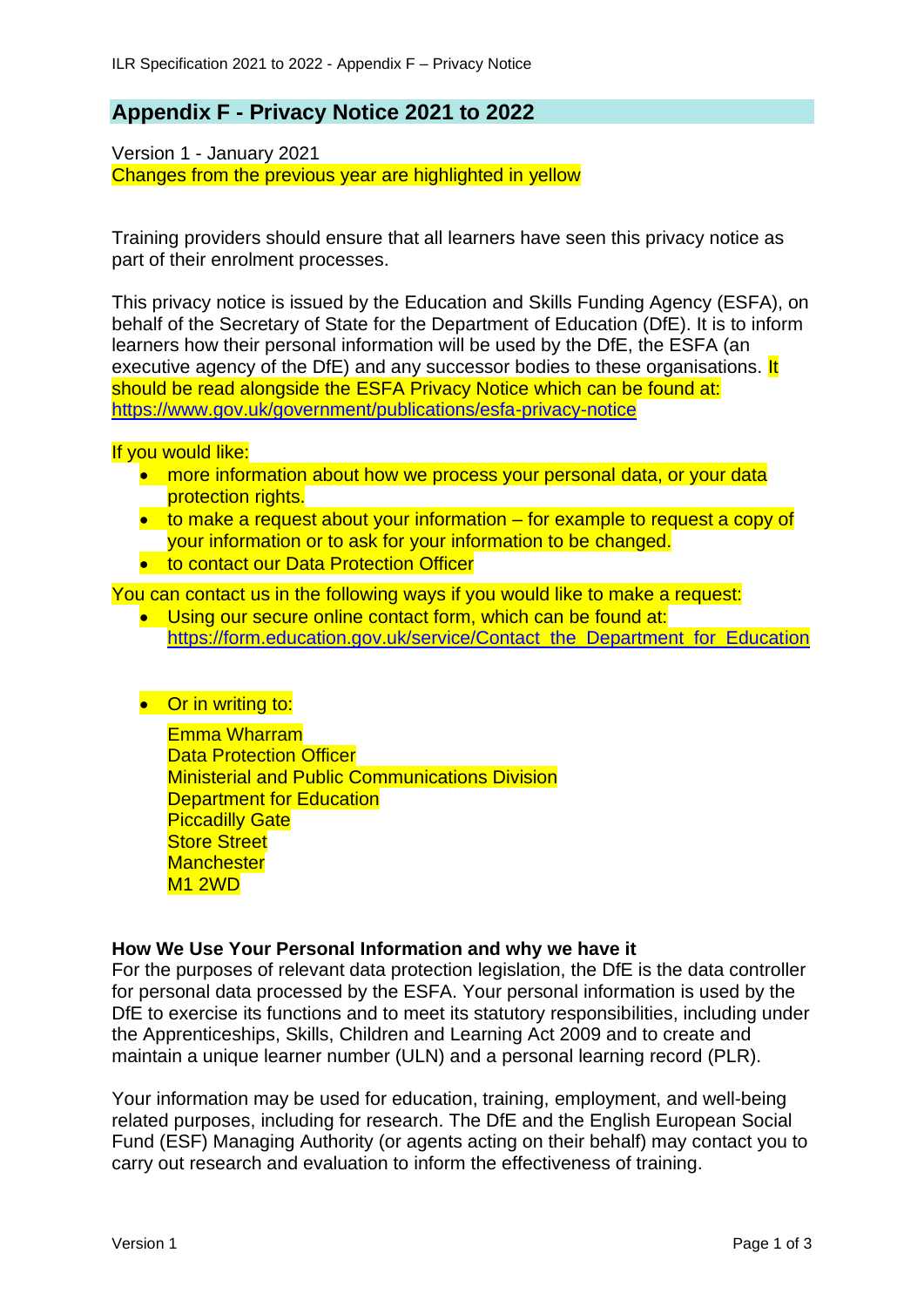# **How long we will keep your personal data**

Your information will be securely destroyed in accordance with the ESFA's retention and disposal schedule after it is no longer required for these purposes.

#### **How we share your personal data**

Your information may also be shared with other third parties for the above purposes, but only where the law allows it, and the sharing is in compliance with data protection legislation.

### **Your data protection rights**

Under data protection law, you have rights including:

- Your right of access You have the right to ask us for copies of your personal information.
- Your right to rectification You have the right to ask us to rectify personal information you think is inaccurate. You also have the right to ask us to complete information you think is incomplete.
- Your right to erasure You have the right to ask us to erase your personal information in certain circumstances.
- Your right to restriction of processing You have the right to ask us to restrict the processing of your personal information in certain circumstances.
- Your right to object to processing You have the right to object to the processing of your personal information in certain circumstances.
- Your right to data portability You have the right to ask that we transfer the personal information you gave us to another organisation, or to you, in certain circumstances.
- You are not required to pay any charge for exercising your rights. If you make a request, we have one month to respond to you.

#### **How to withdraw consent**

You can agree to be contacted by other third parties by ticking any of the following boxes:

- $\Box$  About courses or learning opportunities
- □ For surveys and research
- □ By post
- $\Box$  By phone
- □ Bv e-mail

For further information about use of and access to your personal data, details of organisations with whom we regularly share data, information about how long we retain your data, and **how to change your consent to being contacted**, please visit:

<https://www.gov.uk/government/publications/esfa-privacy-notice>

# **How to complain**

If you have any concerns about our use of your personal information, you can make a complaint to the Data Protection Officer at:

Ministerial and Public Communications Division